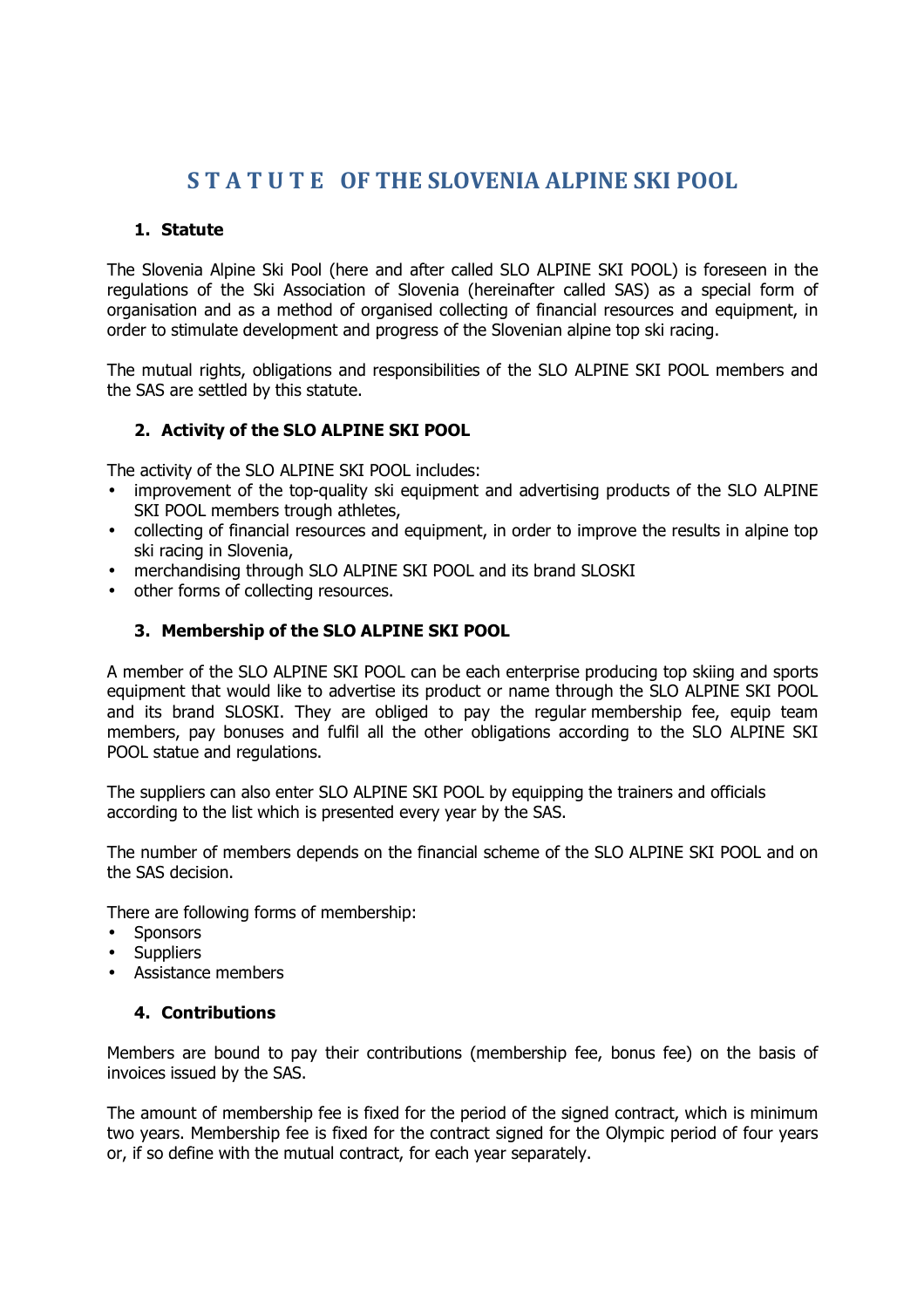The amount of membership fee depends upon the status of an individual member (if sponsor, supplier or assistance member), as well as on the type of equipment contributed to the SLO ALPINE SKI POOL, and will be paid according to the terms of payment settled by the mutual contract between a member and the SAS.

# **5. Equipment**

The suppliers shall supply the SLO ALPINE SKI POOL at its disposal or in free use equipment with which the SAS equips the athletes, trainers and officials according to the list which is presented every year by the SAS and according to the capabilities of the members also the athletes of the regional teams, subject to a separate agreement.

Each competition season the Ski Association of Slovenia determines criteria for the use of equipment and conditions under which an athlete obtains or looses the right to use the equipment.

The quantity and the quality of the equipment shall meet the world standards of the top skiing. In the year of the Winter Olympic Games and the World Championship the suppliers shall supply additional equipment only for the participants.

During the season in which the athlete is ranked in one of the selections, the athlete is entitled to receive adequate equipment.

Athletes are ranked upon SAS criterion as follows:

- Status A (men and women World cup)
- Status B (men and woman European cup)
- Status C (FIS Junior programme)
- Children categories (U14, U16)

#### **6. Mutual rights and obligations**

The SAS shall sign a contract on mutual rights and obligations with each athlete in which the type and brand of equipment of the individual athlete and the way of use have been described in detail. The athlete engages to exclusively use the equipment determined by the contract at all trainings, competitions and official participation in Slovenia and abroad within the scope of the work programmes.

Before the contract or agreement is signed for the first time, the athletes shall be informed about all the responsibilities and rights which result from this statute.

#### **7. Testing of the equipment**

All members of the SLO ALPINE SKI POOL have a right to make testing of their equipment with athletes of the Slovenia ski teams. Time for testing is limited: it should take place within the period from the WC finals till 31st of May after the season. Equipment can be tested only within the terms without training and on special occasions when team management establishes there is no other alternative. Team management can with agreement with supplier and the concerned athlete, in case of athletes' injury or some other excusable reason also extend the time for testing till 15th September.